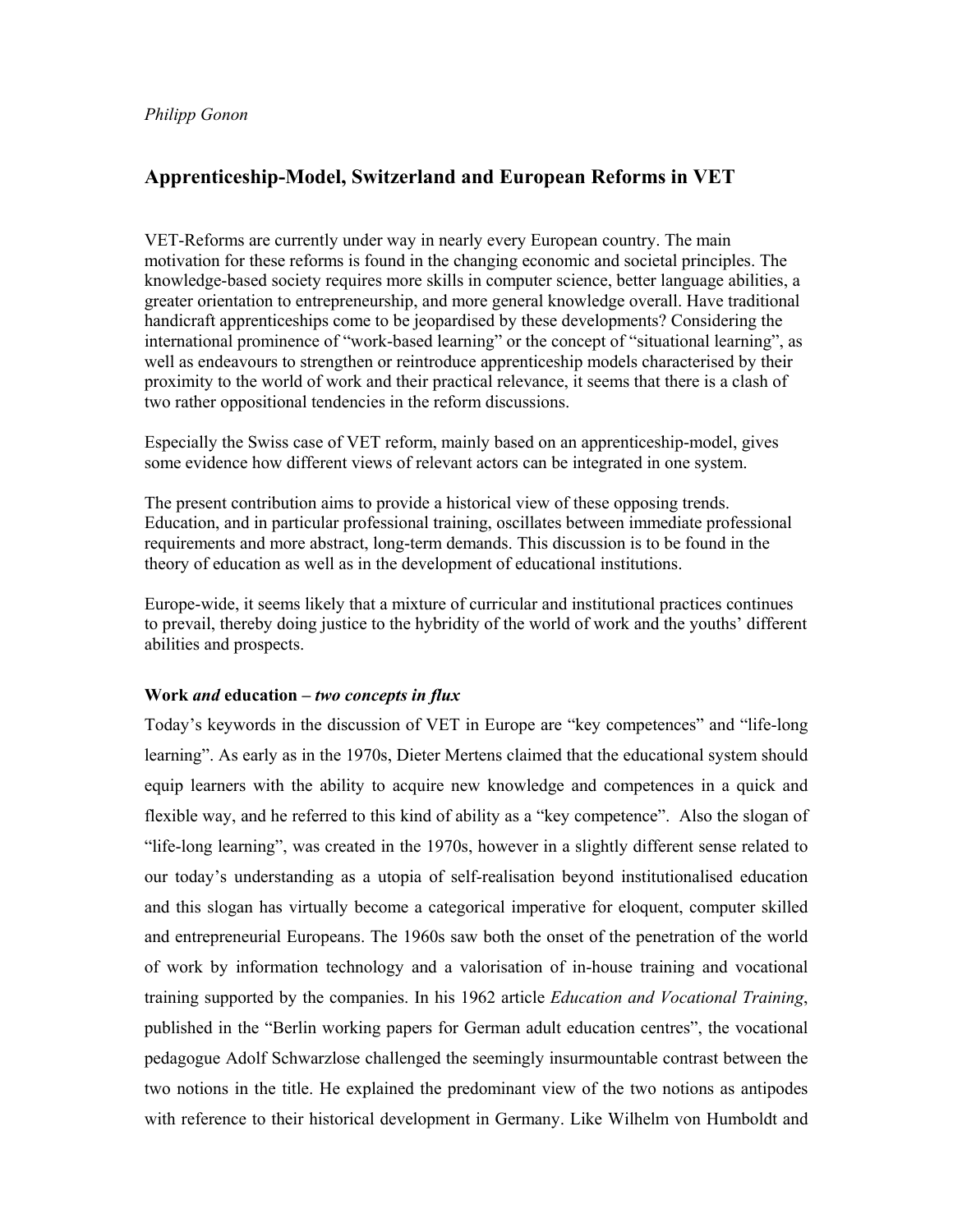the Neo-humanists before him, he demanded that instead of conforming to political, economic and mechanic demands, education was meant to impart intellectual traditions and cultural heritage. As a kind of leftover, vocational training had come to be related only to the world of work, and in this conceptualisation, workers had merely been regarded as some sort of functional elements. In contrast, the perfection of individuality by way of cultivating cultural heritage was reserved for education. The pedagogue Theodor Litt had been the first to acknowledge such educational possibilities for the world of work, and with this reorientation, the opposition between vocational training and education had been overcome, since intellectual growth was now possible even outside traditional forms of education. As such, those intellectuals who generally disparaged of the world of work had been deprived of their most common argument (Schwarzlose 1962: 13).

 In the USA the gap between liberal education and education for work was not as deep. The management theorist Peter F. Drucker emphasised the practical usefulness of education. According to Schwarzlose, the American debate stressed the fact, that educated society as the basis of economic prosperity should strive to free education from its aura of non-productivity, luxury and even ominousness (ibid.: 15). In the beginning of the 1960s with reference to further reform plans he argued that it was therefore essential to integrate education and vocational training.

### *Weakening the contrast between education and vocational training*

The above considerations are still topical in today's reform debates on vocational training and education in Europe. In the English-speaking world, the "Vocational-Academic-Distinction" is no longer considered appropriate, too (Hager/Hyland 2003). It has become a widely accepted view to see vocational training as a form of education, and traditional forms of education at schools as economically advantageous.

 The German pedagogue Adolf Schwarzlose was surely not the first to argue for the integration of education and vocational training. His contemporary Herwig Blankertz, holder of a chair of vocational pedagogy in the University of Munster, tried to present the contrast between neo-humanism and utilitarianism as fruitless and prone to be misunderstood (Blankertz 1985). In his view, the two philosophies are compatible in a reformed and vocationally oriented school. Looking further back in time, German reform pedagogy and especially American pragmatism are also cases in point. The education politician Georg Kerschensteiner from Munich and the educational philosopher Eduard Spranger reversed Humboldt's formula, according to which general education necessarily preceded any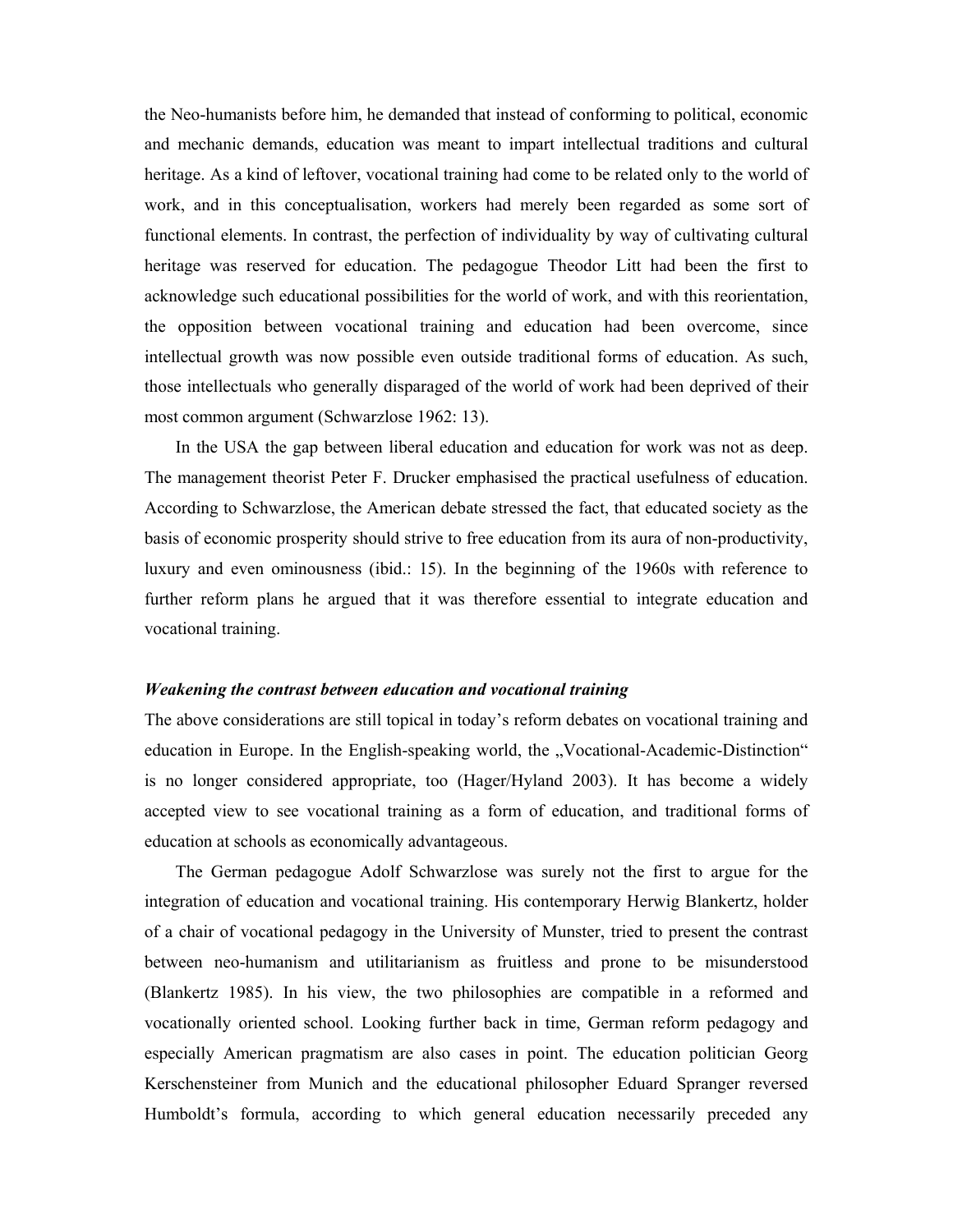vocationally oriented training and education. Instead, true education went beyond profession, and profession as vocation was seen as the gate to the true civilisation of man (cf. Gonon 2002). In Paul Monroe's 1913 encyclopaedia, which is oriented towards reform pedagogy, all forms of education are interpreted as vocational, and the prominent philosopher and pedagogue John Dewey criticised the traditional school curriculum on the grounds that it did not do justice to the cultivating character of modern industry. Thus, "vocationalism" does not merely refer to institutional phenomena on the level of secondary school, but it is a decisive concept for the perception of education as a whole.

 By extending the notion of education and emphasising vocational skills it was possible to provide easier access to education and to raise the population's educational level – to democratise education, as it were. However, the strong emphasis on economic relevance and commitment that has come to permeate all areas of education from kindergarten to university is sceptically seen as a reductionist and one-sided understanding of education.

### *Institutional consequences of the reform debate: "Parity of esteem"*

The reform debates are important for the explanation of institutional developments and topical reform ideas. Two general trends are observable in Europe. First, the notion of vocational education is understood in a more comprehensive way and it seems to be taken for granted that it includes areas that go far beyond traditional vocational education, such as, for example, university education. Via this extension of the notion of vocational education, the commission and organs of the European Union have gained influence over national education policies, due to their recommendations, measures and enactments.

Second, the rationale for the neutralisation – or at least reduction – of the contrast between education and vocational training is also understandable from the point of view of national economic and social policies. In the light of constant economic development, economic relevance and employability as the desired results of educational endeavours have increasingly gained in importance during the last few years. Closely linked to this development is a revaluation of such institutions and training courses that had hitherto been described as merely "vocational". The general debate is thus characterised by an effort to achieve a parity of esteem.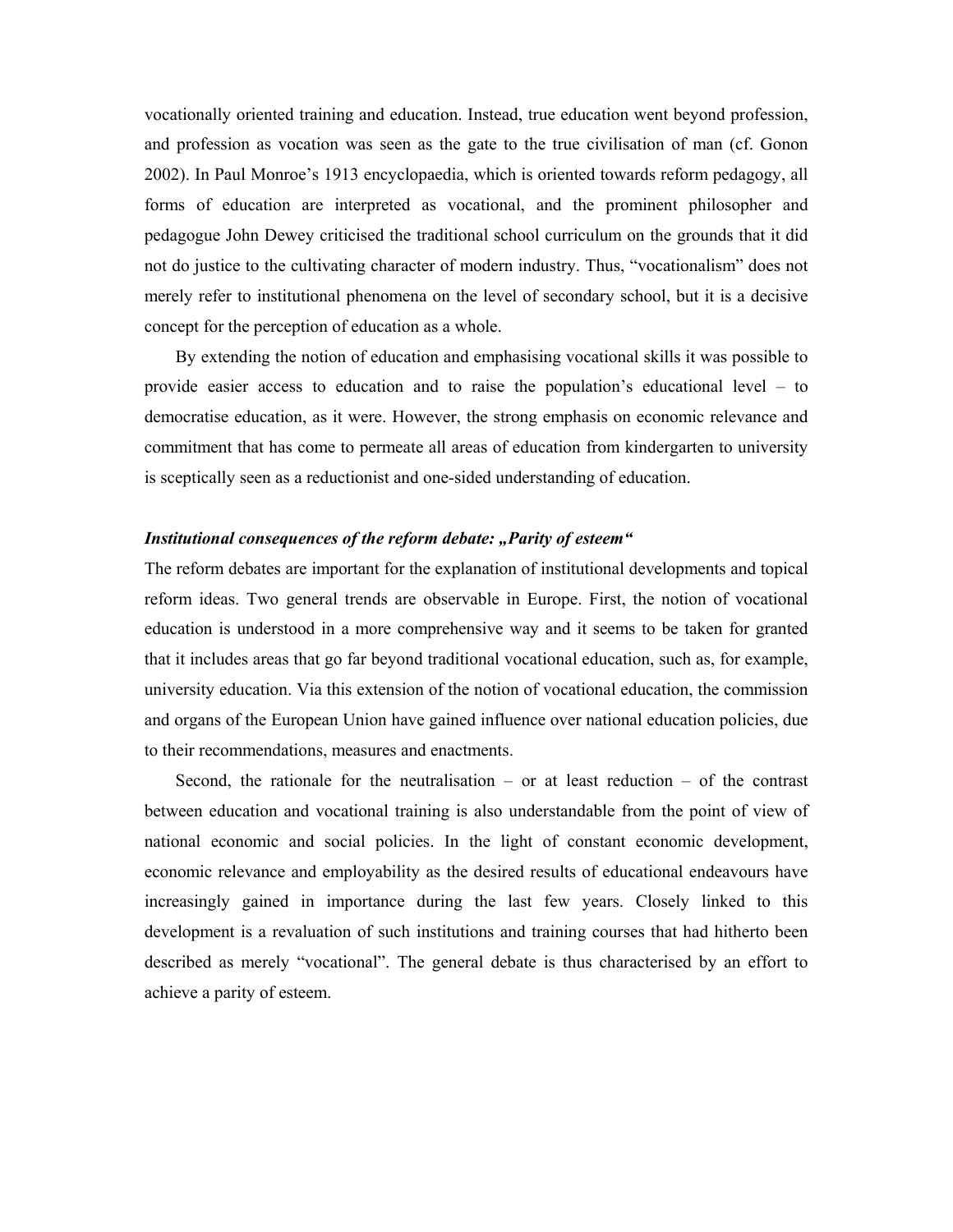# *"Parity of esteem" in apprenticeship-dominated and school-based systems of vocational education*

The British vocational education researchers Michael Young and David Raffe refer to four strategies with which to achieve this parity of esteem through institutional measures:

- (1) vocational enhancement
- (2) mutual enrichment
- (3) linkages
- (4) unification (Young & Raffe 1998: 37)

The first strategy (vocational enhancement) can be paraphrased as an attempt to upgrade institutionally organised vocational education and training. Vocational education as a whole should receive greater appreciation, while the system of vocational education should still clearly be profession-oriented. Young and Raffe cite Germany and Austria as examples of the successful implementation of this concept, and we might add Switzerland as a further example.

 The second strategy (mutual enrichment) can be found in the Nordic countries, especially in Norway and Finland. The aim of this strategy is to bring the systems of vocational and of general education more in line with each other. In this approach, elements of one system may be found in the other and vice versa.

 The third strategy (linkages) is identified by both authors, and is found in England and France. Its main component consists of an identical system of certification and recognition for general education and vocational education, which greatly simplifies the connections between the two educational systems.

 The fourth strategy (unification) is the most radical one of the four, since it aims to do away with the distinction between general education and vocational education and training by unifying the whole educational system. This approach can be found in Sweden and Scotland.

 From the point of view of vocational education and training, all four strategies are characterised by a revaluation and recognition of the system of vocational education and by its harmonisation with the system of general education. However, due to the peculiarities of the systems of vocational education and training, there is still need for action. In particular, a comparative analysis of the systems in Austria, Finland, Norway, Denmark, Estonia, Hungary, Germany, Belgium, France, Scotland and Greece shows that there are many common needs for reform: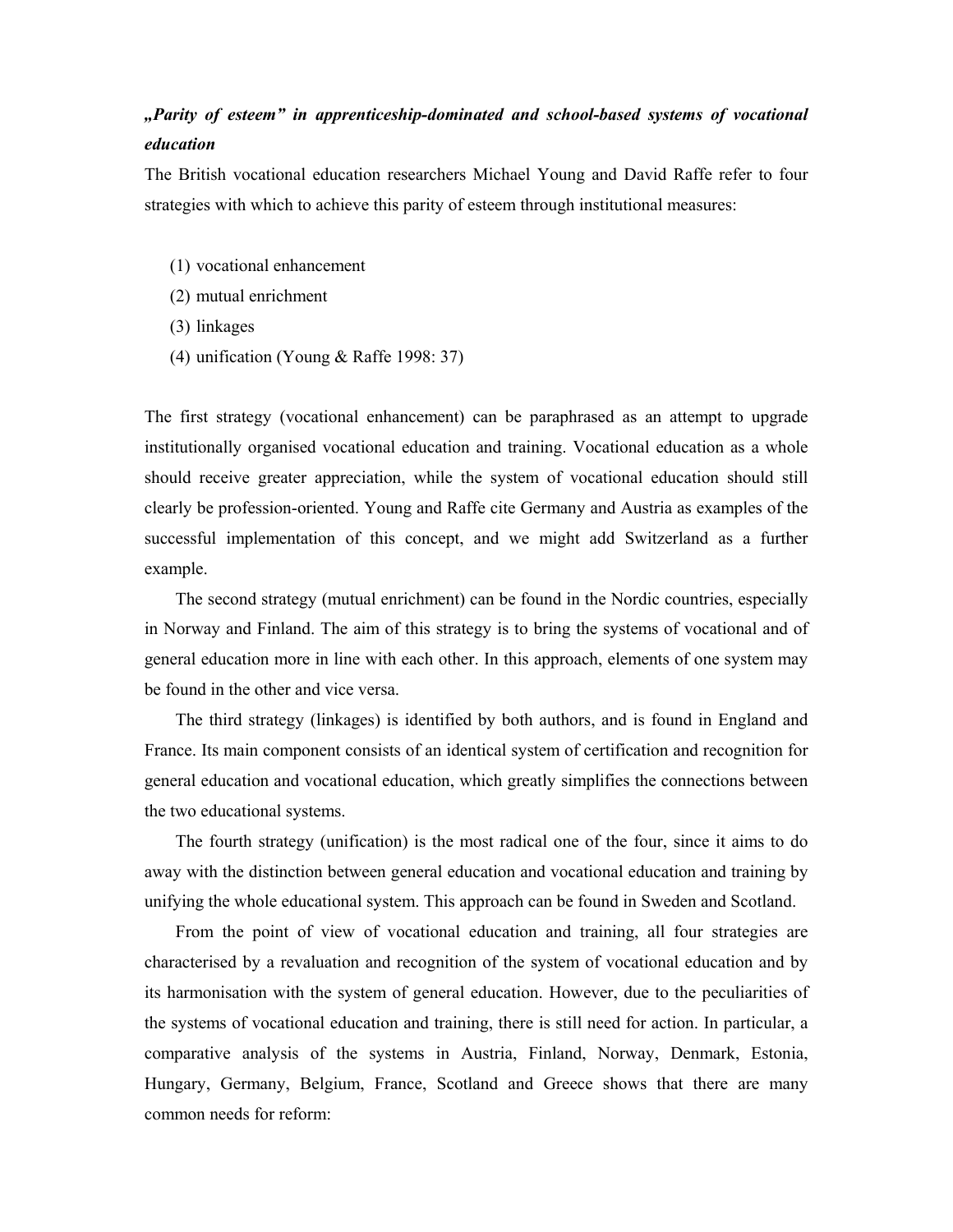- (1) Improving links with higher education
- (2) Improving links with employers
- (3) Raising the status and qualifications of vocational teachers and trainers
- (4) Improving the vocational education and training curriculum

These strategies as shown in the following matrix:

| <b>Strategies for</b><br>improving parity of<br>esteem (Lasonen &<br><b>Young 1998)</b> | 1. Vocational<br>enhancement<br>Germany | 2. Mutual<br>enrichment<br>Finland  | 3. Linkages<br>England | 4. Unification<br>Scotland |  |
|-----------------------------------------------------------------------------------------|-----------------------------------------|-------------------------------------|------------------------|----------------------------|--|
|                                                                                         | Austria                                 | Norway                              | France                 | Sweden                     |  |
|                                                                                         | Denmark                                 |                                     | Spain                  |                            |  |
| <b>Substrategies for</b>                                                                |                                         |                                     |                        |                            |  |
| improving upper                                                                         |                                         |                                     |                        |                            |  |
| secondary vocational                                                                    |                                         |                                     |                        |                            |  |
| education                                                                               |                                         |                                     |                        |                            |  |
| (1) Improving links                                                                     | Reforming and                           | (i) Improving access to existing HE |                        | Creating a single          |  |
| with HE                                                                                 | expanding                               | (ii) Creating a new vocational HE   |                        | system of post-            |  |
|                                                                                         | vocational HE                           | system                              |                        | compulsory education       |  |
| (2) Improving links                                                                     | Strengthening the                       | Strengthening partnerships between  |                        | Strengthening links        |  |
| with employers                                                                          | dual system                             | providers of VET and employers      |                        | between employers          |  |
|                                                                                         | partnerships                            |                                     |                        | and VET and general        |  |
|                                                                                         |                                         |                                     |                        | education teachers         |  |
| (3) Raising the status                                                                  | Equalising the status                   | Providing some common courses for   |                        | Common training and        |  |
| and qualifications of                                                                   | of vocational and                       | VET and general education teachers  |                        | degrees for general        |  |
| vocational teachers                                                                     | general education                       |                                     |                        | education and              |  |
| and trainers                                                                            | teachers                                |                                     |                        | vocational teachers        |  |
| (4) Improving the VET                                                                   | Improving                               | More general education on           |                        | More integrated            |  |
| curriculum                                                                              | vocational education                    | vocational programmes               |                        | learning                   |  |
|                                                                                         | knowledge                               |                                     |                        |                            |  |

| Table 1: Strategy Matrix: Types of System/Strategy (cf. Young & Raffe 1998) |  |  |  |
|-----------------------------------------------------------------------------|--|--|--|
|                                                                             |  |  |  |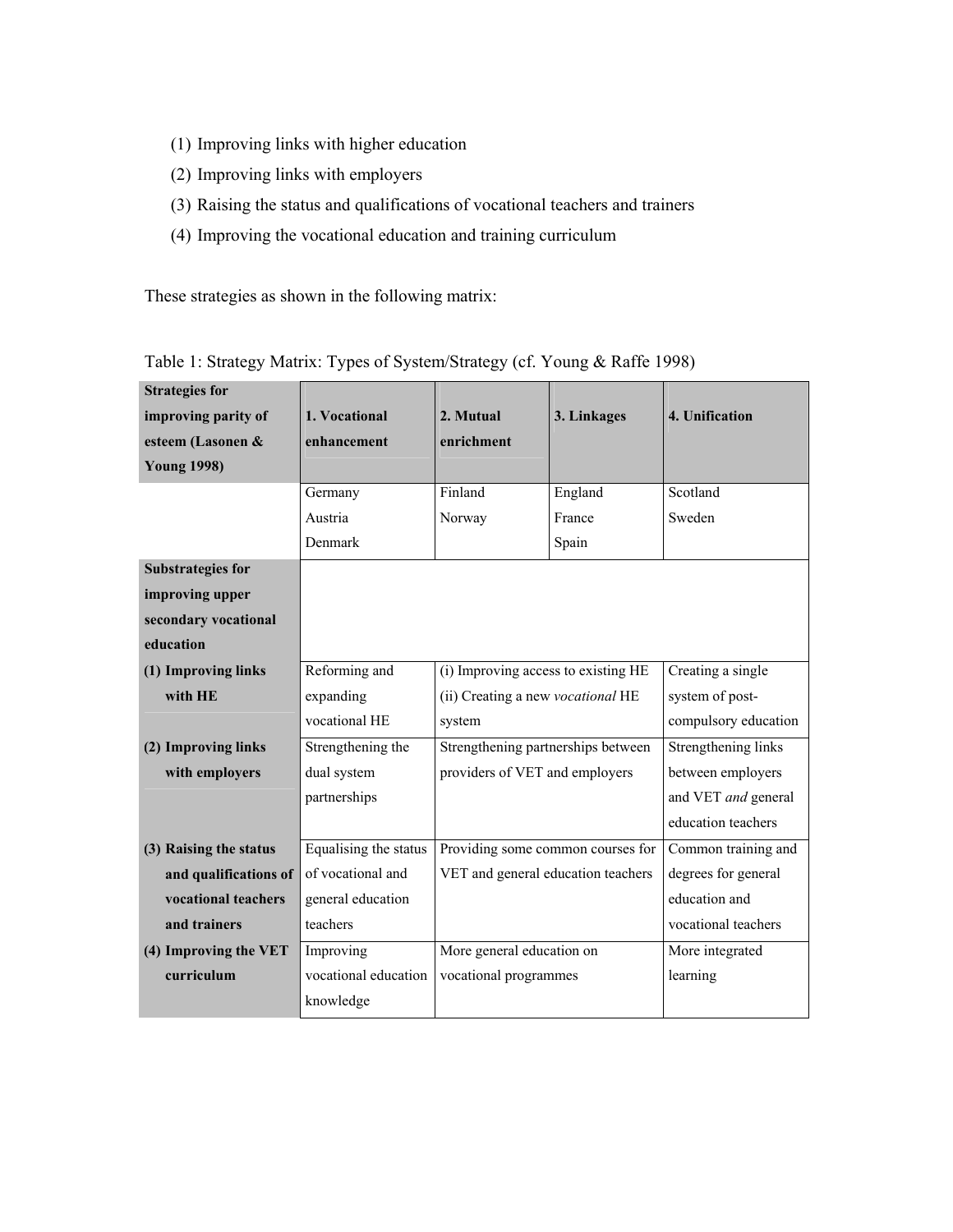## *External and internal reasons for reforms of (vocational) education: globalisation and relevance for the job market*

Today's reform demands are often seen as a consequence of globalisation. Of prime importance in Europe is the education policy of the European Union, which has led to a vocational education policy *for* Europe instead of a vocational education policy *in* Europe in the countries of the EU, but also in Switzerland. Moreover, international surveys like, for example, TIMSS, PISA, IGLU and ALL show that adjustments are inevitable, because in these comparisons the efficiency of the educational systems becomes obvious, both with respect to literacy, mathematical, scientific and interdisciplinary competence as well as with regard to the force of social integration which the various national educational systems can have. However, there are also considerable internal pressures to adjust existing systems of vocational education and training to the ever changing world of work. It is generally agreed that this is much more difficult for systems of vocational education that are purely schooloriented, in other words, for the majority of vocational educational systems in Europe. Still, the pressure for modernisation is strong for the apprenticeship model as well, as is argued in the publication "Rethinking education! The future project" by the Bavarian Economic Association and edited by the educational researcher Dieter Lenzen. In this study, a complete reorientation is recommended to both vocational schools and academically oriented secondary schools (Gymnasium). The authors argue that vocational schools could no longer fulfil their traditional educational mandate — i.e. to complement the practically oriented vocational training with the necessary profession-related theory — for reasons of lack of time or teaching competence (VbW 2003: 170). Yet the academically oriented secondary schools too must concentrate on qualifications that are scientific and related to the world of work (ibid.: 172). According to the study, the present concept of general education has failed and has to be replaced by knowledge-based and competence-oriented qualifications for life (ibid.: 174). Neither secondary schools nor vocational schools provide adequate preparation for employment. In particular, the academically oriented secondary schools tend to exclude [or rarely include] any reference to (academic) professions, and even university studies are characterised by the absence of any practical relevance. What is required, however, are work qualifications, and not only those that are specific to the occupational field but also interdisciplinary ones (ibid.: 179). The study also suggests replacing school curricula with module-based study courses and accepting market mechanisms for vocational education and training, in the sense that the state-controlled regulations concerning educational matters are replaced by private accreditation agencies (ibid.: 180ff.).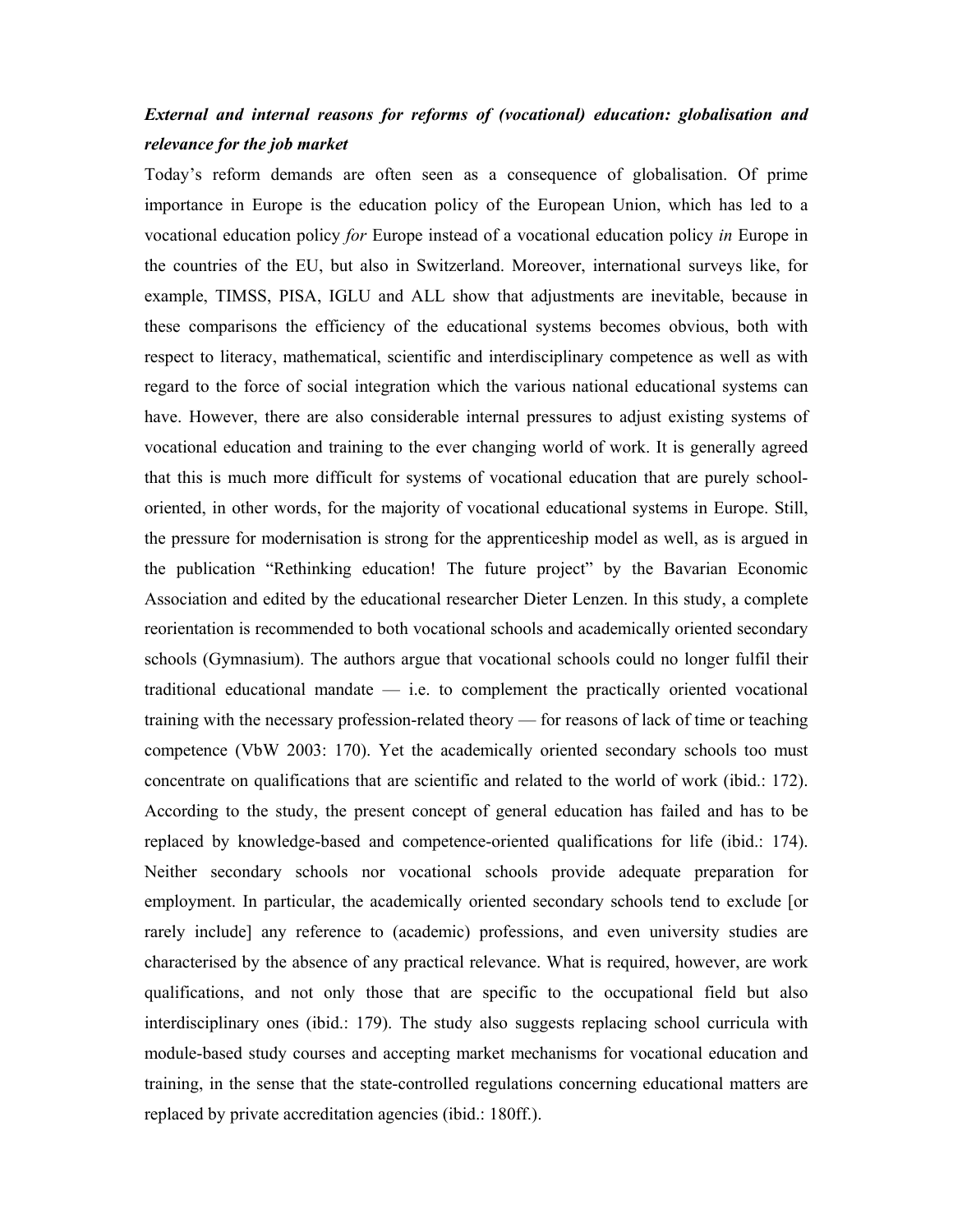Not all reform suggestions are as outspoken and controversial as the one presented above. Still, in most reform debates a common perspective begins to show, favouring a reorientation and extensive institutional reorganisation on the level of secondary school and vocational education and training, especially with regard to a decidedly stronger job-orientation.

## *"Apprenticeship" as a European model*

In Europe as well as internationally the German model of vocational education and training has a surprisingly high reputation, which often stands in direct contrast to the prevailing mood in the nations where comparable systems are actually in use. The "dual system" – vocational training mainly in the firm, complemented with instruction at school – and the "apprenticeship model" – largely based on education and training in the firm, and therefore also called industry-based Vocational Education and Training (VET) – are highly esteemed, although calls for a more school-oriented vocational education have been heard over the past few decades.

Yet traditional apprenticeships, strongly supported by the firm, where the apprentices are trained for a large amount of time, are still an attractive alternative to firmly school-based VET-models, which produce in some cases overqualified, in other cases low qualified or simply wrongly qualified students and alumni, who face transition problems from school to the world of work.

 The strengthening of school-oriented vocational education in most European countries in the 1980s and 1990s caused the Norwegian pedagogue Liv Mjelde to conduct a survey with 1617 apprentices, with the aim of comparing school-based with traditional workplace-based vocational courses. 89% of the apprentices said that they preferred learning at the workplace to learning at school. "I am fed up with school", "I want to do something real", "I want to work practically and not struggle with theories" were typical answers she got. Therefore, the practical orientation of education clearly is the preferred basis of learning in theory and practice. Learning at the workplace in direct contact with the subject matter as well as with the training supervisor and with colleagues is what meets the apprentices' expectations best (Mjelde 1993). Similar statements were found in the study by Unwin and Wellington (2001), in particular that it is "work-based learning" that makes vocational education an appealing alternative to traditional instruction.

 In their comparative analysis of school-to-work transition in Switzerland and England, Helvia Bierhoff and Sig J. Prais also arrive at the conclusion that a strong "dual system" has many advantages. Compared to the reforms in England, the existence of subjects like art and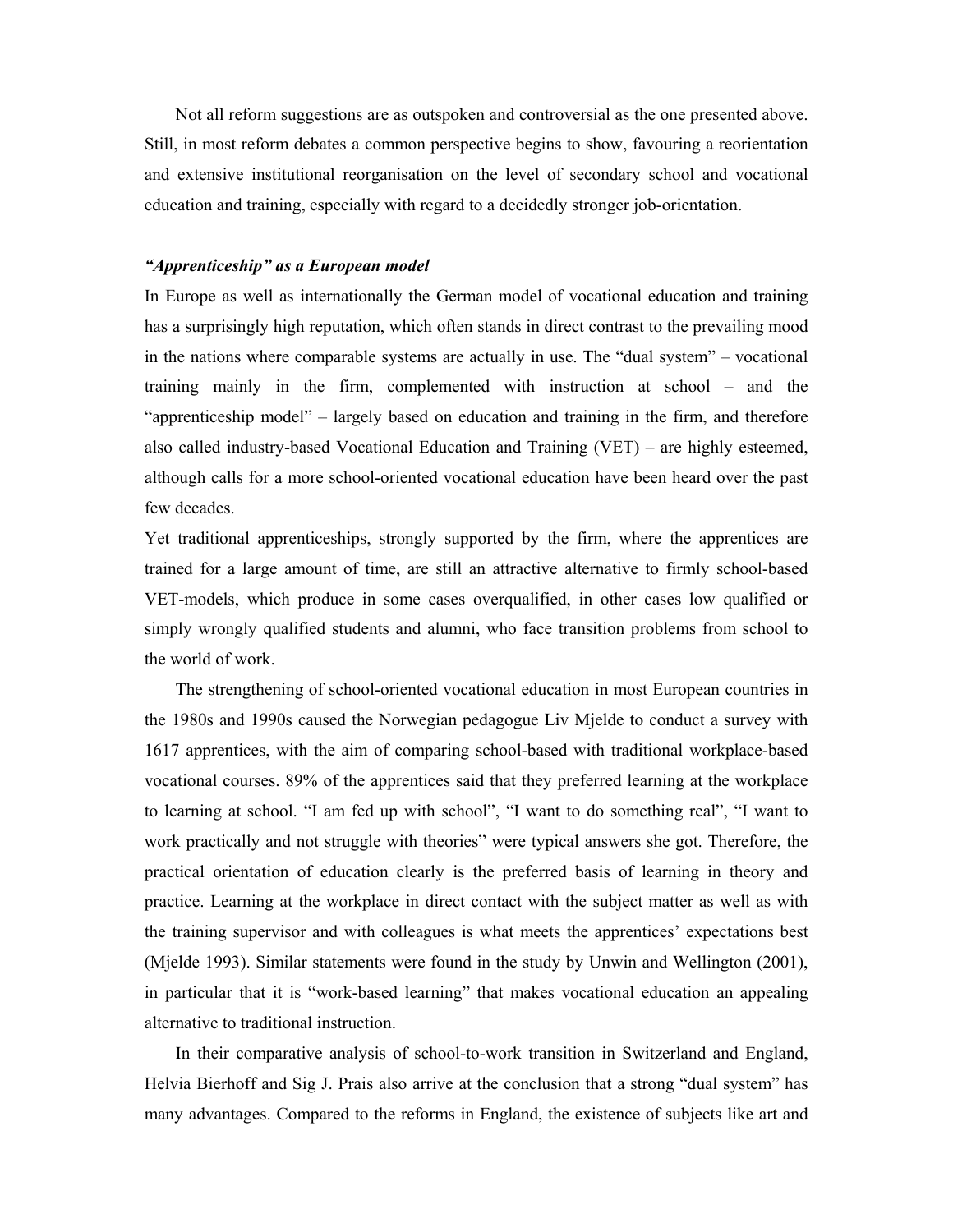crafts, the stronger orientation to vocation and the world of work as well as the comparatively simple and common transition from school to workplace as the place of instruction for many adolescents are considered beneficial. While the authors approve of the efforts to introduce so called "modern apprenticeships" in England as well, they stress that British education policy should be geared to the much higher Swiss standards (Bierhoff & Prais 1997: 98f.). The fact that England swept traditional features of a system of vocational education at the workplace in the  $19<sup>th</sup>$  century away has been called a mistake by many authors (cf. Deissinger 1992). The reason why the English system has abolished the existing VET structures in the 1980s and strengthened a "new vocationalism" are quite complex and have to be seen in a wider political and ideological debate (Skilbeck et al. 1994). Contrary to all of the rhetoric, the policy initiatives did not reduce the academic-vocational devide.

In these evaluations, comparisons with Germany have often played a role. A similar constellation can be found in France, where all vocational education was reorganised into a completely school-based system. Since the 1970s, alternative systems have been tested by extending the structure of the supporting organisations to the firms where the apprentices are trained. In addition, stronger regionalisation of vocational education and training allows for more options beyond centralistic guidelines (Méhaut 2001).

 All in all it is a matter of including a much larger number of adolescents in the educational system and of increasing the proportion of young adults with a professional degree respectively – and this conclusion is generally agreed upon in France as well as in England. It is exactly in this respect that the apprenticeship model is seen as advantageous. The results of new Europe-wide empirical comparative research further stress the positive effects of mainly company-supported forms of vocational education and training (Müller & Gangl 2003: 293f.).

 Accordingly, in many European countries, each with its own educational tradition, dual forms of vocational education are tested as an element of the vocational education reform. The resulting beneficial effects of practice-oriented forms of education on learning motivation and learning results are met with approval not only by educational policy makers but also in the realm of educational research (for the Netherlands, cf. Onstenk 2001).

 Fernando Marhuenda, a Spanish educational researcher, compares the newly created dual systems in such countries as Spain, France and England to vocational education and training in Germany. In these three countries, "apprenticeships" have been introduced by law, with the main motives being to reduce youth unemployment and to provide young adults with the possibility of getting an education and professional qualifications. Due to these motives,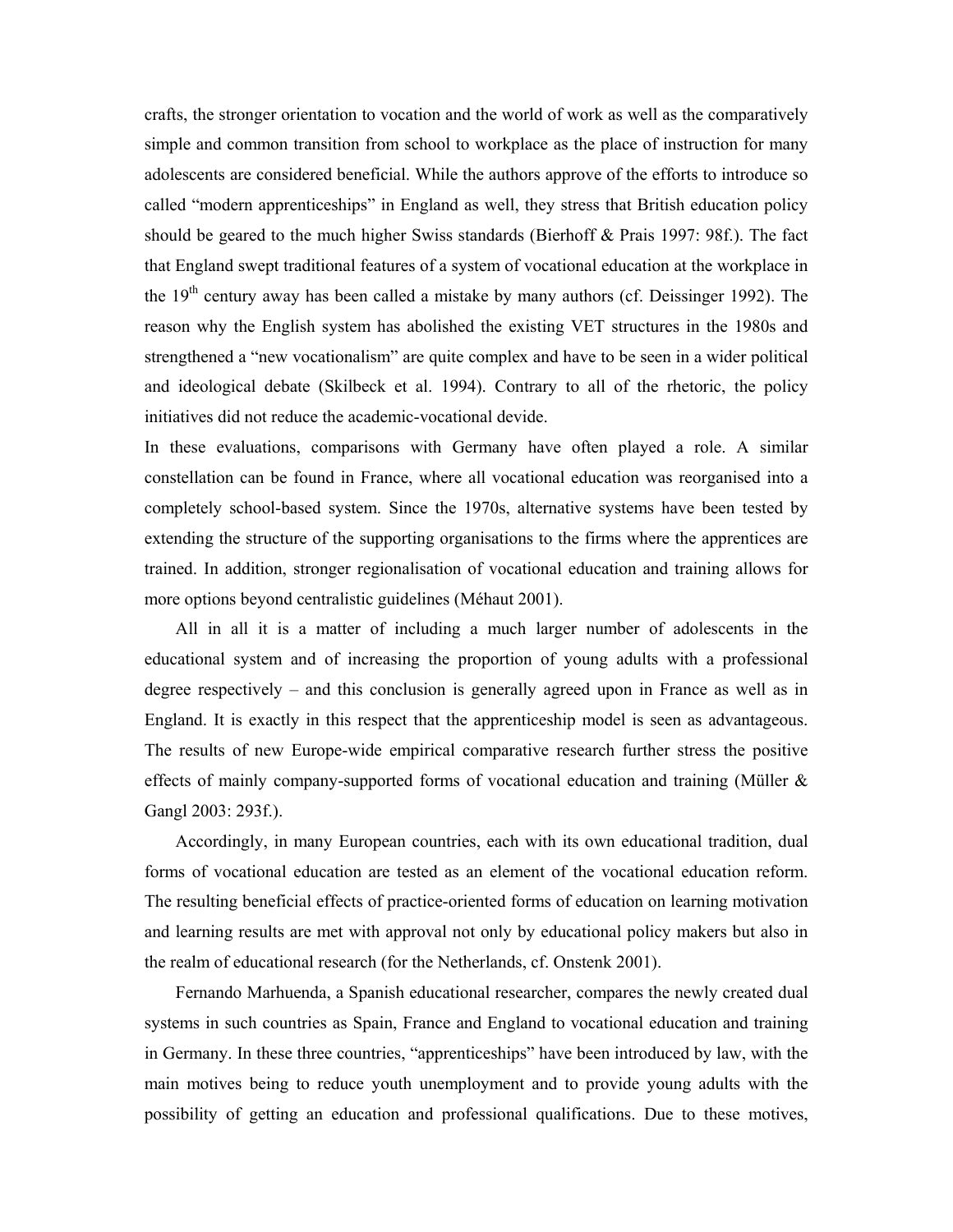aspects of general education play a much smaller role than in Germany. Moreover, these emergent systems lack a comprehensive strategy of linking the new dual forms of vocational education to existing forms of education. As a further difficulty, companies have to get used to a culture of learning and to dealing with apprentices. Marhuenda concludes that while the revitalisation of the dual system at the beginning of the  $21<sup>st</sup>$  century seems promising indeed, it nevertheless holds a number of challenges and unsolved problems, for example, the high number of drop-outs and the fact that these new forms of vocational education are still relatively unknown by the target audience (Marhuenda 2000: 232). How well these new measures will be adopted remains to be seen; the endeavours so far are not generally thought to have had a lasting effect or to have been undertaken comprehensively enough.

### *The apprenticeship model in Switzerland: embedded in the educational system*

The Swiss Reform Act of 2004 explicitly mentions the need for being more flexible and for the provision of innovative models. Nowadays we can speak of a coherent framework in which apprenticeships play in important role and are not dead-end career pathways. The transition from compulsory schooling to apprenticeship or academic education is nowadays more flexible due to new kinds of courses, which bridge the gap in case youngsters do not find an appropriate place for learning. Also, there is a less demanding scheme for Vocational education on the one side and on the other a professional baccalaureate, which gives access to the Higher Education at a Tertiary level (see below).

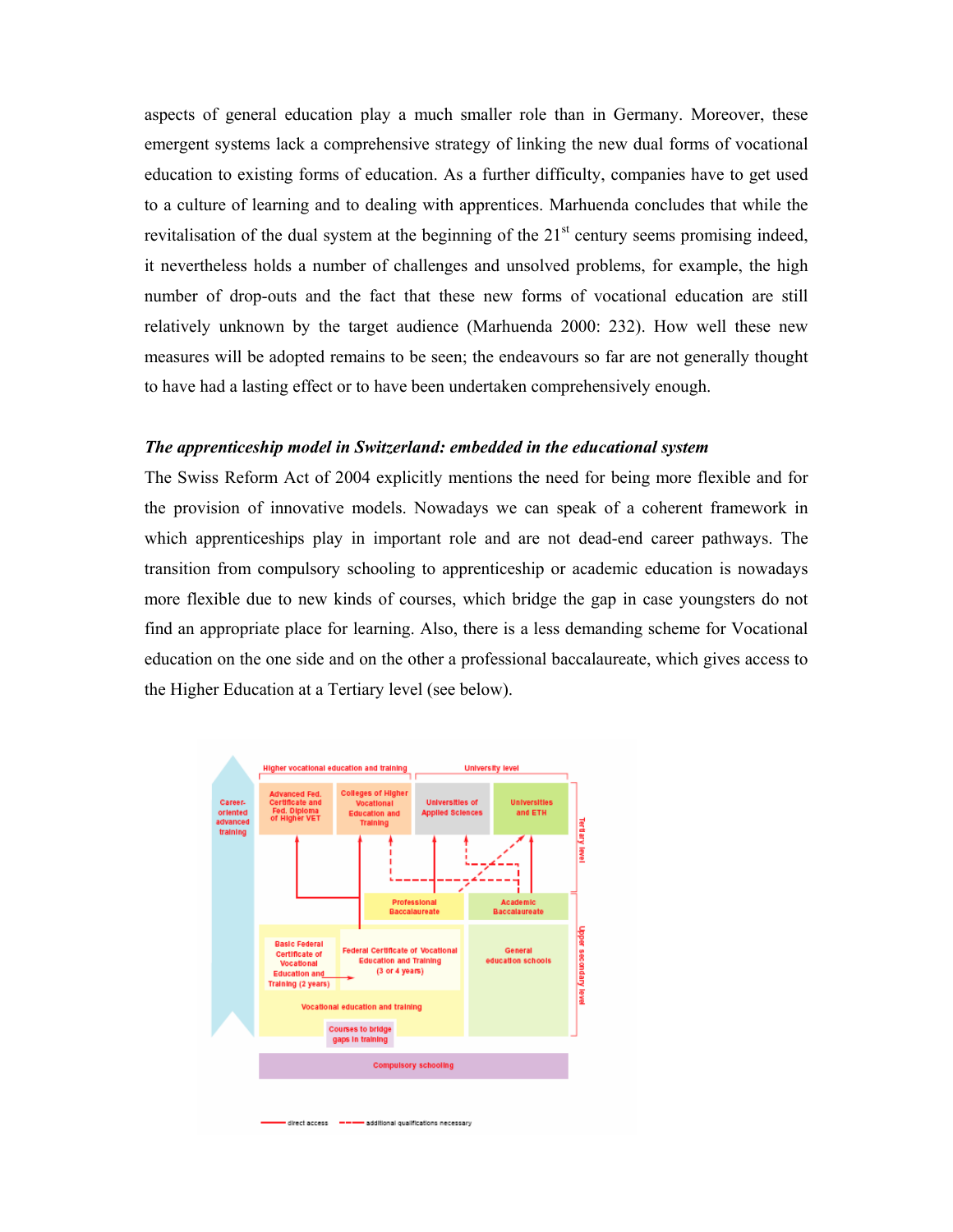In such a model the academic-vocational divide is diminished and, as the research shows, is a success story for the reform.

### *The need for reform in the dual system*

Even though the dual system of vocational education and training is often considered a standard in Europe, the discussions in countries in which the dual system has been in use for quite some time – like Germany, Switzerland and Austria – point out a need for reform in this system as well. "The German skills machine", edited by Culpepper & Finegold (1999), argues from a political economic perspective for the need to be more flexible, despite the competitive advantages of the apprenticeship model. Similar arguments can also be found in the expert's reports on vocational education and training in Switzerland and Germany (cf. Rauner 2005; Dubs 2005).

 As a consequence of economic, technological and cultural developments, a rising number of adolescents, even in Germany, Austria and Switzerland, opt for academically oriented pathways and careers. Furthermore, many companies are increasingly unwilling to train apprentices. These challenges are most pronouncedly felt in those countries where the dual system is the dominant form of vocational education (cf. Gonon 2004) and it this therefore not surprising that the need for modernisation is highly visible in Germany, Austria and Switzerland (Rothe 2001). One of the most urgent problems is the insufficient collaboration of schools and firms, but also the double mismatch of a scarcity of apprenticeship training positions great demand, and also apprenticeship vacancies either due to a falling demand or because the young people do not fulfil the necessary qualifications. Furthermore, what is aimed at is a transition to a more flexible system and easier access to institutional offers, which might be achieved, for example, through modularisation (Ertl 2000: 65ff.)

### *Conclusion: International convergence and institutional diversity*

According to recent analyses of educational research, the problem identified by Blankertz and Schwarzlose at the beginning of the 1960s (and at the beginning of this paper) is losing its urgency. Vocational education and training and general (academic) education will henceforth be less divided institutionally, and neither are they poles apart with regard to content. Preparing for the world of work does not only include the acquisition of solid professional skills but also of knowledge management skills and the ability to ask the relevant questions in order prepare for uncertainties. In a big international comparative study under Australian supervision a major topic was therefore to challenge the separation of general education and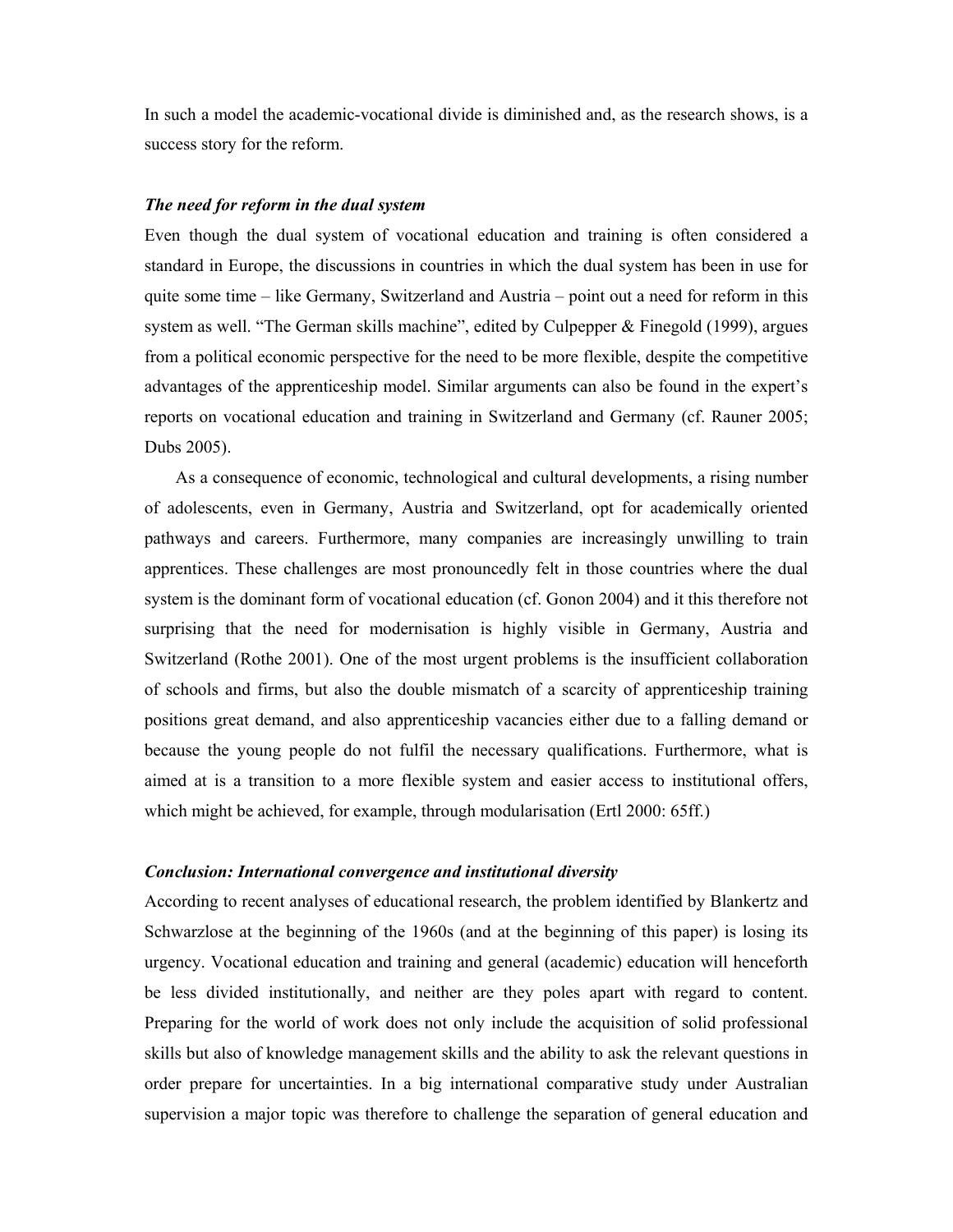vocational education (Keating et al. 2002: 166). In this meta-analysis, the (re-)introduction of dual and alternating forms of vocational education and training were strongly recommended (ibid.: 170). In particular the model that has been in use in Germany, Austria and Switzerland for several decades seems to be more sustainable than is generally thought in these countries.

 There is almost unanimous agreement about the main elements that need to be strengthened: first, greater involvement and commitment of industry and the firms, which facilitates the young people's integration into the world of work as well as into society. Second, providing apprentices with a good educational background by ensuring the integral role of the schools despite ill-informed/short-sighted ideas of restricting knowledge transfer to the firms where the apprentices are trained. This measure ensures that multidisciplinary knowledge is imparted as well. Third, all of these measures require the active collaboration of different partners. It also follows that the separation of the individual educational systems needs to be overcome. This requirement is all the more relevant if secondary schools and academic education are to become more professionally oriented, as has indeed been demanded by some protagonists of education policy. Higher standards, more economic relevance and better social integration are noble aims which continually require institutional diversity and a long-sighted education policy (cf. Pring 2005).

 Despite these common views, different reform strategies have developed in Europe. Still, there are tendencies to seek not only a common view of pending problems but also similar institutional solutions. The convergence of the various discourses clearly depends on a convergence of structures, yet this depends less on the EU's educational policy rhetoric than on the perceptions of individual countries, where similar solutions are seen fit for the respective current systems (Gonon 2004).

 Different scenarios are conceivable with regard to the development of new institutional practices. Revaluation of formal education is one possibility, another – directly opposed to this – is the moderate further development of the dual system. However, it is a third model which may be the most promising one in Europe, namely a model of vocational education and training based on a plurality of places and forms of learning, a model that is work-oriented and still easily adaptable. There are many different ways to a learning society in Europe, and this is both unavoidable and welcome.

#### *Literature:*

Bierhoff, Helvia & Prais, Sig J.: From school to productive work. Britain and Switzerland compared. Cambridge: Cambridge University Press 1997.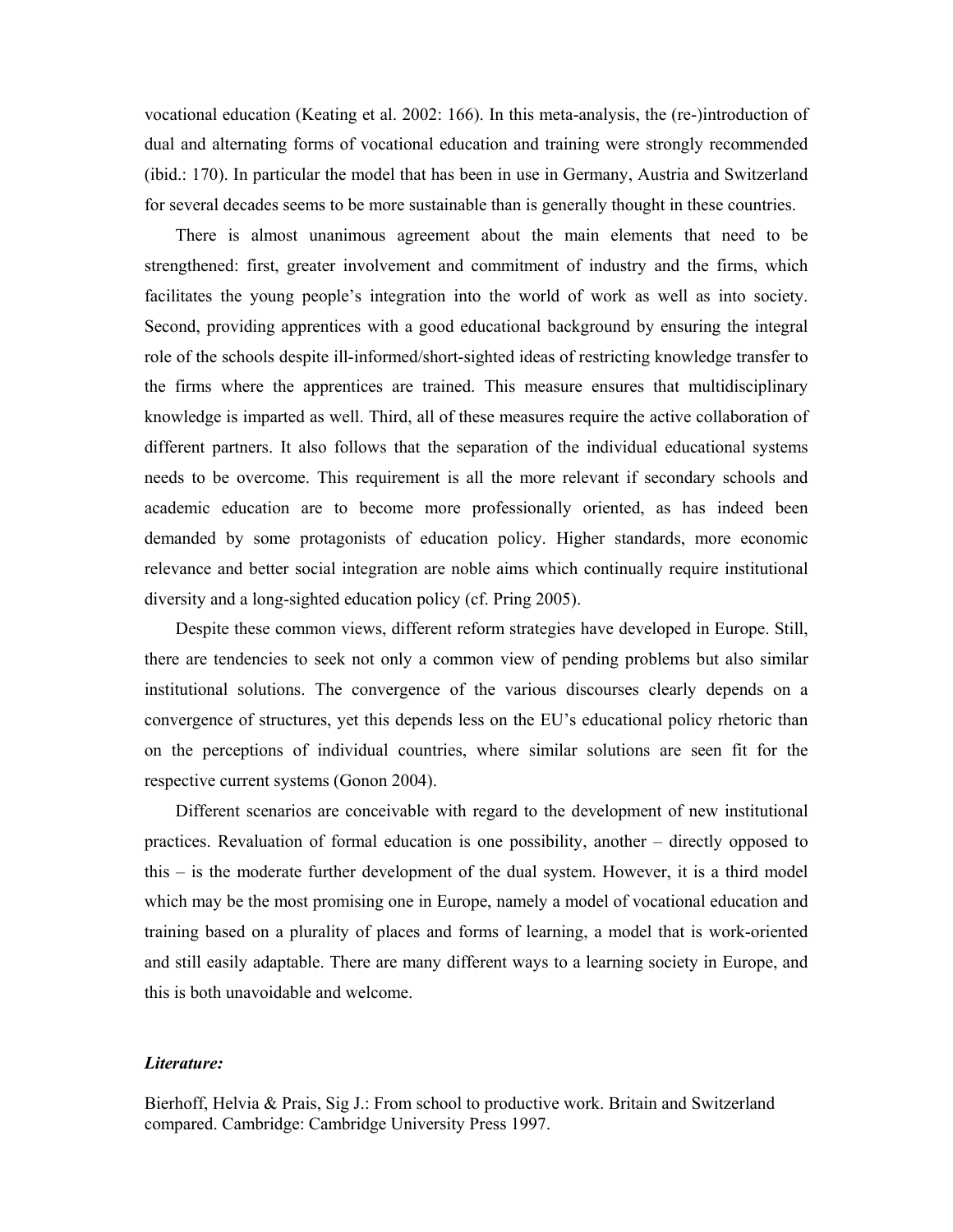Blankertz, Herwig: Berufsbildung und Utilitarismus. Problemgeschichtliche Untersuchungen. (EA 1963). München 1985.

Culpepper, Pepper D. & Finegold David: The German Skills Machine. Sustaining Comparative Advantage in a Global Economy. New York: Berhahn 1999.

Deissinger, Thomas: Die englische Berufserziehung im Zeitalter der Industriellen Revolution. Ein Beitrag zur Vergleichenden Erziehungswissenschaft. Würzburg: Könighausen 1992.

Dubs, Rolf: An Appraisal of the Swiss Vocational Education an Training System. Berne: hep 2005.

Ertl, Hubert: Modularisation of Vocational Education in Europe. NVQs and GNVQs as a Model for the Reform of Initial Training Provisions in Germany? Oxford: Symposion Books 2000.

Gonon, Philipp: Georg Kerschensteiner – Begriff der Arbeitsschule (Hrsg. v. Dieter-Jürgen Löwisch: Werkinterpretationen pädagogischer Klassiker). Darmstadt: Wissenschaftliche Buchgesellschaft 2002.

Gonon, Philipp: Convergence of Discourses – Convergence of Structures? The Reform of Vocational Education in England and Switzerland in the Light of European Integration. In: Antony Lindgren & Anja Heikkinen (eds.): Social competences in vocational and continuing education. Berne: Peter Lang 2004, p. 199-214.

Hager, Paul & Hyland, Terry: Vocational Education and Training. In: Nigel Blake, Paul Smeyers & Richard Smith (eds.): The Blackwell Guide to the Philosophy of Education. Oxford: Blackwell 2003, p. 271-287.

Keating, Jack, Medrich, E., Volkoff, V. & Perry, J.: Comparative study of vocational education and training systems. National vocational education and training systems across three regions under pressure of change. Leabrook (South Australia). National Centre for Vocational Education Research (NCVER) 2002.

Marhuenda, Fernando: The rebirth of apprenticeship in Europe: Linking Education to Work? In: Stenström, Marja-Leena & Lasonen, Johanna: Strategies for Reforming Initial Vocational Education and Training in Europe. Institute for Educational Research. Jyväskylä : University of Jyväskylä 2000, S. 222-235.

Méhaut, Philippe: Gouverner les systèmes de formation professionnelle: planification, marché, coordination? Formation Emploi, No. 76, 2001, p. 225-234.

Mjelde, Liv: Apprenticeship. From Practice to Theory and Back Again. Joensuu: Joensuu yliopisto 1993.

Müller, Walter & Gangl, Markus: Transitions form Education to Work in Europe. The Integration of Youth into EU Labour Markets. Oxford: University Press 2003.

Onstenk, Jeroen: Broad Occupational Competence and Reforms in Vocational Education in the Netherlands. In: Australian & New Zealand Journal of Vocational Education Research, 9, 2001, 2, p. 23-45.